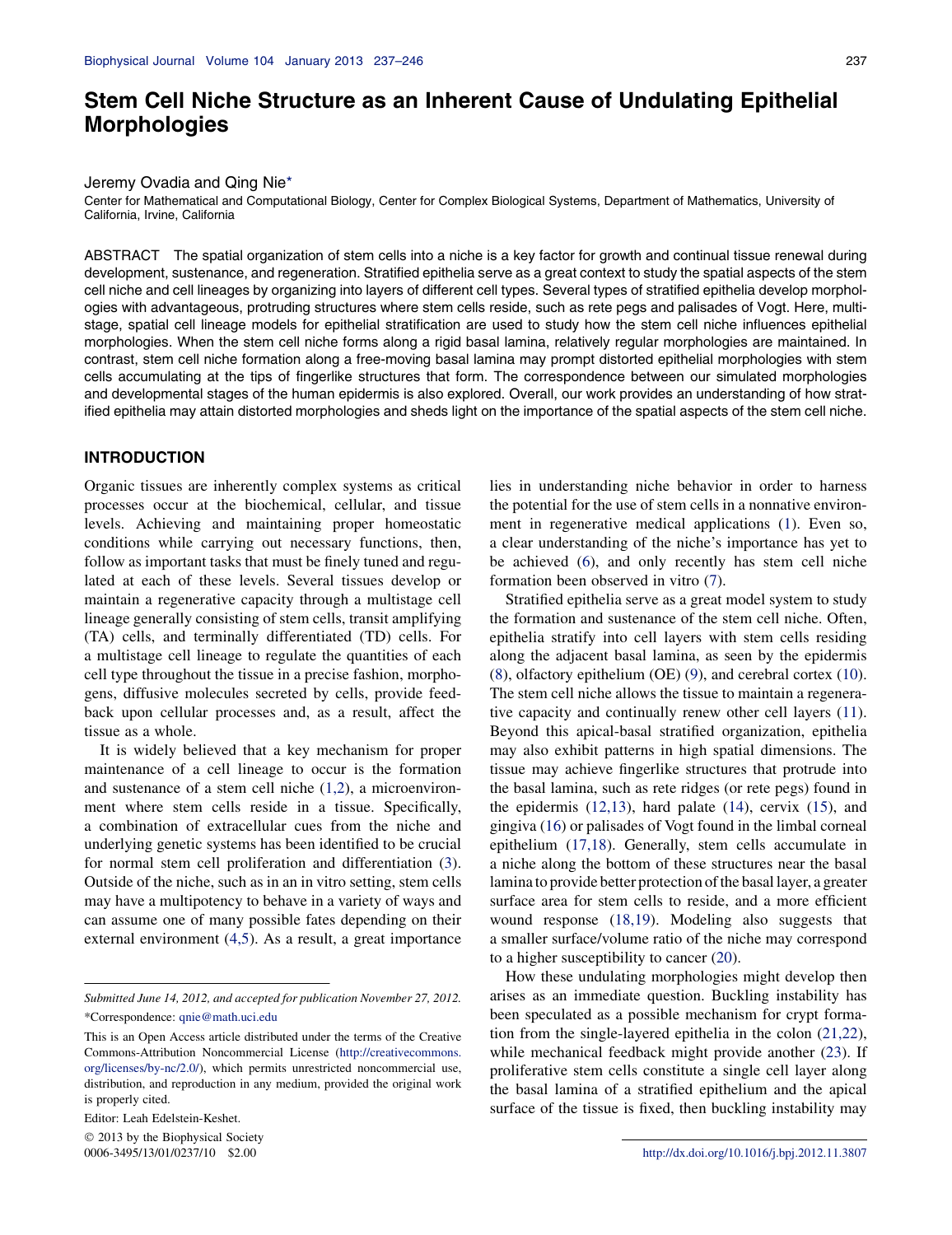also prompt undulations in several-layered stratified epithelium. Another possible explanation for these morphologies is derived from hydrodynamic instability that arises from assuming that the epithelia serves as an incompressible fluid that neighbors a viscoelastic stroma [\(24](#page-8-0)), though it does not consider the stem cell niche as the source of tissue renewal. Other studies use models to examine how the size of rete pegs are regulated by nitric oxide [\(25](#page-8-0)) or may be controlled during psoriasis through radiative treatment ([26\)](#page-8-0), but neither explores the mechanisms that drive rete peg formation.

Mathematical modeling and computational studies have begun to examine the role and necessity of feedback upon stem cells in cell lineages ([27–29\)](#page-8-0). However, due to their challenging nature, very little of this work accounts for the spatial aspects of the lineage and the role of the stem cell niche. Recent mathematical modeling uses the olfactory epithelium as a vehicle to investigate the spatial aspects of multistage cell lineages and the stem cell niche [\(30](#page-8-0)). Using a one-dimensional continuum model, the niche formation, tissue stratification, and homeostasis are achieved within the tissue by two mechanisms that incorporate morphogen gradients formed by assuming a permeable basal lamina.

In this paper, we explore the spatial effects of multistage cell lineages and the stem cell niche in stratified epithelium in two dimensions. We develop mathematical models that explicitly take into consideration the following:

- 1. A cell lineage comprised of stem, TA, and TD cells;
- 2. Diffusive signaling molecules produced by cells in the tissue;
- 3. Regulation of cell proliferation and differentiation rates by these secreted molecules;
- 4. Two-dimensional growth accounting for the interface between neighboring tissues; and
- 5. Mechanical forces resulting from cell-to-cell adhesion and internal tissue pressure.

In particular, we study two different types of stem cell niches: one in which the stem cell niche forms at a fixed boundary, and one in which it forms at a free boundary. Our simulations show that when a stem cell niche forms along a fixed basal lamina, the epithelium maintains a regular morphology. On the other hand, when a stem cell niche forms along a free-moving basal lamina, surface tension forces induced by cell-to-cell adhesion may be overcome and fingering may occur in the tissue, giving rise to structures resembling rete pegs and palisades of Vogt. We contextualize each of the two types of niches in distinct stages during human epidermal development and explore relevance of impeding fingering to epithelial diseases. Finally, we provide possible explanations for the morphologies arising from our models to yield a novel, to our knowledge, way of understanding how intertissue signaling at the molecular level may affect the manner in which the stem cell niche organizes a tissue and its resulting morphology.

### MATERIAL AND METHODS

The numerical methods used to compute the mathematical models presented here are described elsewhere (J. Ovadia and Q. Nie, unpublished). Computational details are provided in Section SII in the [Supporting](#page-7-0) [Material.](#page-7-0)

### RESULTS

## A two-dimensional spatial model of a multistage cell lineage

Consider the two-dimensional domain  $(0,1) \times (0,h)$  as a spatial representation of a multilayered epithelial tissue. Here, the dynamic boundary  $h = h(x,t)$  and the boundary  $y = 0$  are interfaces between neighboring tissues or an open external environment while periodicity is assumed along the boundaries in the x direction. Let  $\vec{V} = u\hat{i} + w\hat{j}$ describe the tissue growth velocity.

Following the literature ([27,28,30\)](#page-8-0), the epithelial cell lineage will be comprised of three different cell types: stem, TA, and TD cells with respective densities expressed as  $C_0$ ,  $C_1$ , and  $C_2$ . The governing equations for the lineage accounting for growth of the tissue are given by

$$
\frac{\partial C_0}{\partial t} + \nabla \cdot (C_0 \vec{V}) = (2p_0 - 1)\nu_0 C_0, \tag{1}
$$

$$
\frac{\partial C_1}{\partial t} + \nabla \cdot (C_1 \vec{V}) = 2(1 - p_0)\nu_0 C_0 + (2p_1 - 1)\nu_1 C_1, (2)
$$

$$
\frac{\partial C_2}{\partial t} + \nabla \cdot (C_2 \vec{V}) = 2(1 - p_1)\nu_1 C_1 - d_2 C_2. \tag{3}
$$

Here, stem and TA cells proliferate at rates  $v_0$  and  $v_1$  and may either self-replicate upon division with probabilities  $p_0$  and  $p_1$  or differentiate with probabilities  $1 - p_0$  and  $1 - p_1$ , respectively, while TD cells undergo natural cell death at a rate  $d_2$  [\(Fig. 1\)](#page-2-0). No-flux boundary conditions for the cell densities along both  $y = h$  and  $y = 0$  are applied when necessary.

Imposing a uniform density of cells, or incompressibility, in our tissue, which can be interpreted as  $C_0 + C_1 + C_2 = 1$ at each spatial location after normalization of the densities, then Eqs. 1–3 can be summed to obtain

$$
\nabla \cdot \vec{V} = \nu_0 C_0 + \nu_1 C_1 - d_2 C_2. \tag{4}
$$

To further describe movement in the tissue, we, also, assume that the flow of cells occurs down pressure gradients as described by Darcy's law,  $\vec{V} = -K\nabla P$  [\(32](#page-8-0)). Taking the vertical tissue velocity to be zero along the bottom of the tissue,  $w(x, y = 0, t) = 0$ , fixes this boundary so that no upwards motion occurs. Along the top of the tissue, we include surface tension that may be caused by intercellular forces and cell-surface mechanics [\(33,34\)](#page-8-0). Thus, we take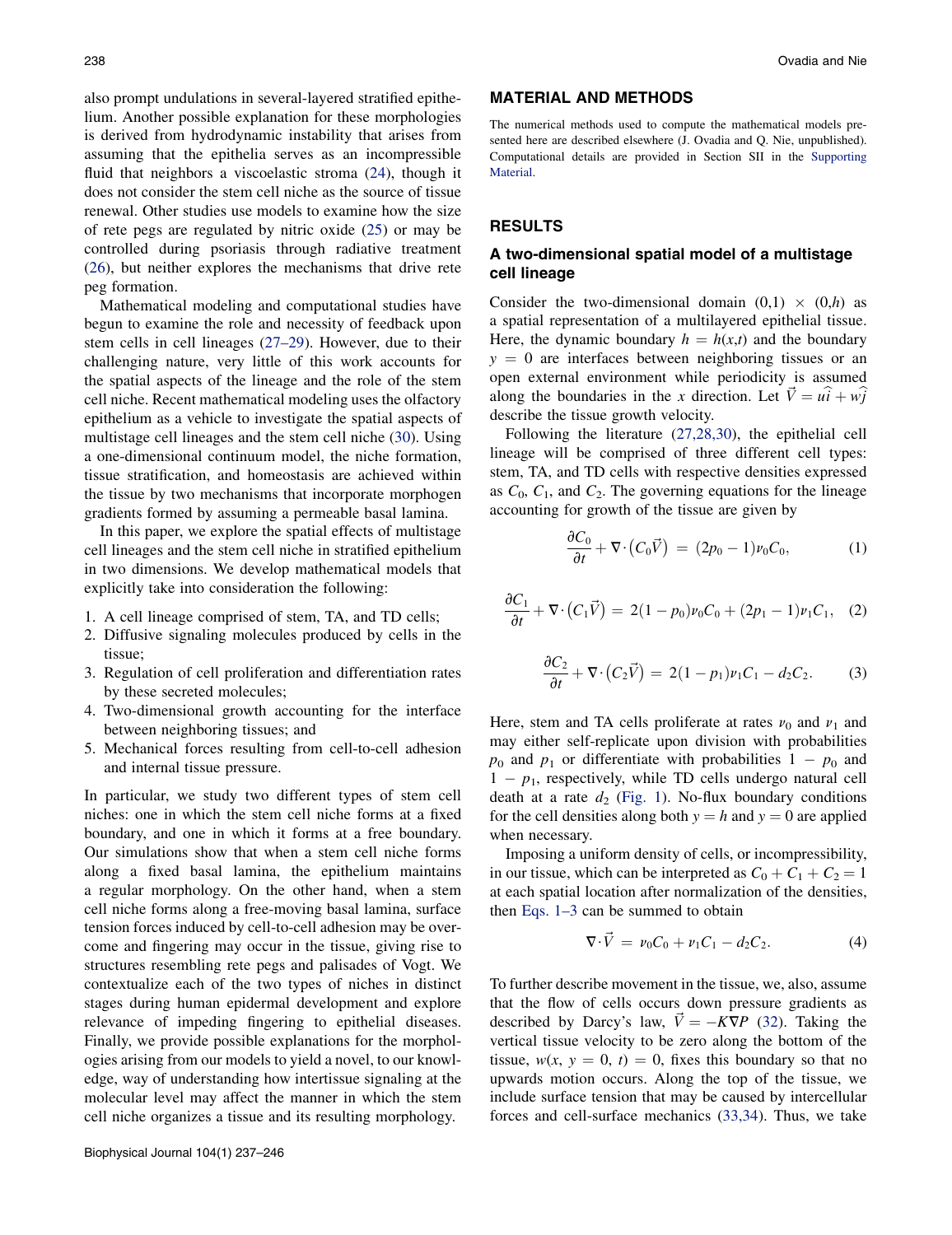<span id="page-2-0"></span>

FIGURE 1 Schematic portraits of a multistage cell lineage in stratified epithelium. Stem and TA cells proliferate with rates  $\nu_0$  and  $\nu_1$  and either self-replicate or differentiate upon division while TD cells undergo natural cell death at a rate  $d_2$ . The regulatory molecules A and G are produced in the epithelium, diffuse throughout the tissue and through a permeable basal lamina (purple arrows), and inhibit the self-replication probabilities of stem and TA cells,  $p_0$  and  $p_1$  (*blue barred arrows*). The apical surface serves as a closed tissue surface with tight junctions. (A) The basal lamina is fixed in space while the apical surface is free-moving in the rigid niche structure.  $(B)$  The apical surface is fixed in space while the basal lamina is freemoving in the free-form niche structure.

the pressure along the variable boundary  $y = h$  to be directly proportional to the curvature of the boundary,  $\kappa$ ,  $P(x, y = h$ ,  $t = \xi \kappa$  [\(35](#page-8-0)). The kinematic condition governing the movement of the dynamic boundary is given by

$$
\frac{\partial h}{\partial t} + u(x, h, t) \frac{\partial h}{\partial x} = w(x, h, t).
$$
 (5)

To describe the tissue morphology at a given time, the variation in tissue size,  $T<sub>h</sub>$ , is defined by a scaled maximum difference in tissue size,

$$
T_h(t) := \frac{\max_{x_1, x_2 \in [0,1]} |h(x_1, t) - h(x_2, t)|}{\max_{x \in [0,1]} h(x, t)},
$$
(6)

as a measure of the morphology's distortion or regularity. When  $T_h$  is zero, the tissue morphology is uniform in the x direction, and h is constant. When  $T_h$  increases toward a maximum value of 1, the morphology is less regular and a greater spatial variation in tissue size is present.

Stem cell niches are sustained in our models by intercellular signaling of morphogens. We allow the molecules A and G to be produced by the cell type  $C_i$  at rates  $\mu_i$  and  $\eta_i$ in the epithelium, respectively, and then diffuse throughout the tissue while being degraded with corresponding diffusion coefficients  $D_A$  and  $D_G$  and degradation rates  $a_{deg}$ and  $g_{deg}$ ,

$$
\frac{\partial A}{\partial t} + \nabla \cdot (A\vec{V}) = D_A \Delta A + \sum_{j=0}^{2} \mu_j C_j - a_{deg} A, \qquad (7)
$$

$$
\frac{\partial G}{\partial t} + \nabla \cdot (G\vec{V}) = D_G \Delta G + \sum_{j=0}^{2} \eta_j C_j - g_{deg} G. \tag{8}
$$

By incorporating A's inhibition of the self-renewal of stem cells and G's inhibition of the self-renewal of TA cells,

$$
p_0 = \frac{\overline{p}_0}{1 + \left(\gamma_A A\right)^m},\tag{9}
$$

$$
p_1 = \frac{\overline{p}_0}{1 + (\gamma_G G)^n},\tag{10}
$$

where A and G regulate the epithelial lineage in our model similarly to the behavior of the morphogens Activin $\beta$ B and GDF11 in the olfactory epithelium [\(36](#page-8-0)); the coefficients  $\overline{p}_0$ and  $\overline{p}_1$  are the maximal threshold values that  $p_0$  and  $p_1$  can achieve while  $1/\gamma_A$  and  $1/\gamma_G$  are the half-maximal effective concentrations (or EC50 values) for the response curves for  $p_0$  and  $p_1$ , respectively; and the parameters m and n are Hill exponents that describe the sharpness of the response curves for  $p_0$  and  $p_1$ .

Adopting a permeable basal lamina across which molecules freely diffuse to and from neighboring tissues, and a closed boundary at the apical surface where tight junctions are present [\(37,38\)](#page-8-0), may prompt the formation of spatial gradients of A and G that are low along the basal lamina and high along the apical surface of the tissue and, ultimately, the aggregation of stem cells into a niche along the basal lamina. We say that the tissue maintains a rigid niche when stem cells accumulate along the fixed boundary  $y = 0$ , indicating that  $y = 0$  is taken to be the basal lamina while  $y = h$  serves as the apical surface of the tissue. In contrast, stem cells accumulate along the free boundary  $y = h$  in a free-form niche, meaning  $y = h$  is taken as the basal lamina and  $y = 0$  as the apical surface. In a rigid niche, stem cell movement is relatively restricted by the rigid boundary and by the zero velocity in the basal-apical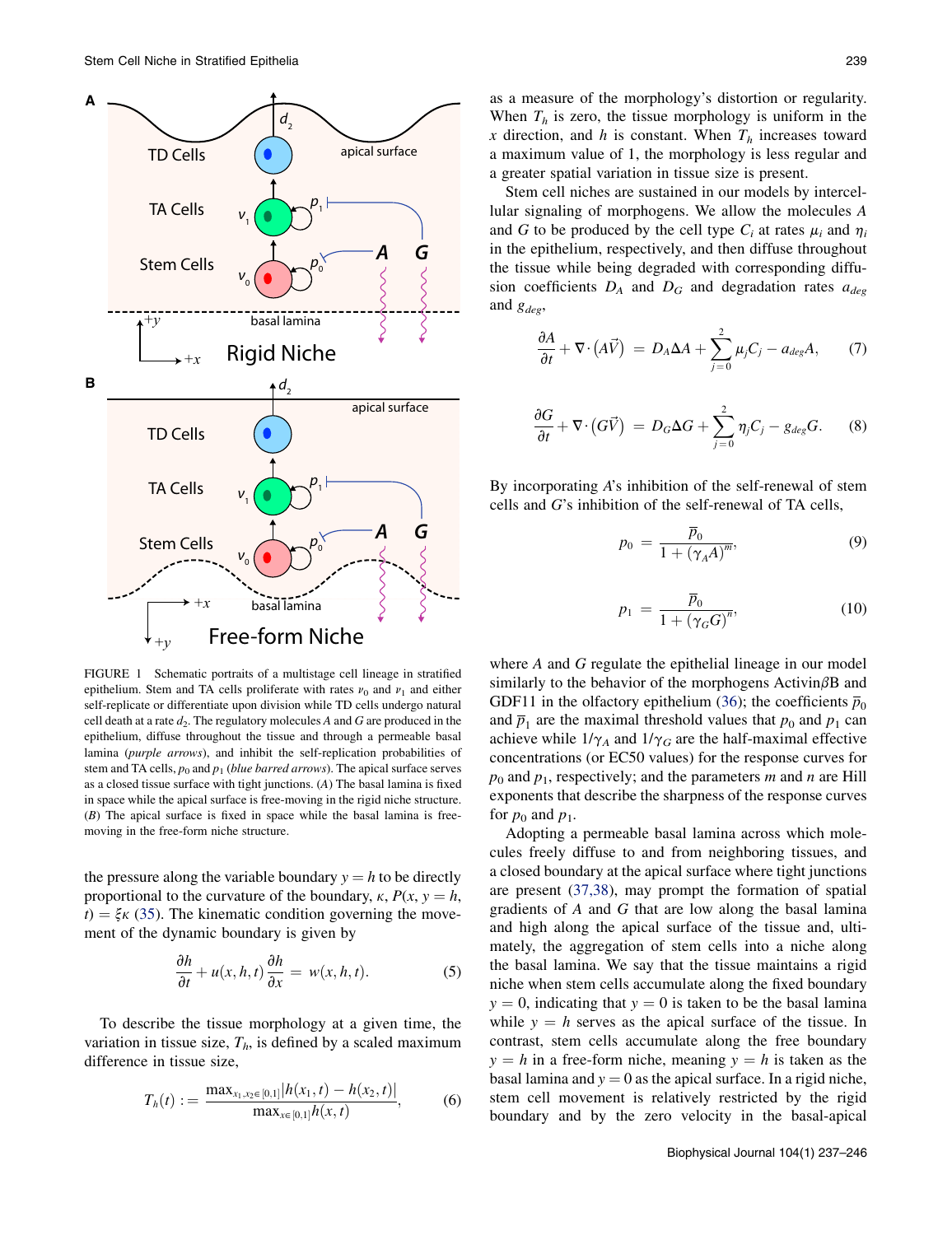<span id="page-3-0"></span>

direction along  $y = 0$  while stem cells in a free-form niche are more free to move throughout as the tissue and the free boundary h moves. The permeability and closedness of the boundaries can be imposed correspondingly as leaky and no-flux boundary conditions for the rigid niche,

$$
\left. \frac{\partial A}{\partial y} \right|_{y=0} = \alpha_A A, \quad \left. \frac{\partial G}{\partial y} \right|_{y=0} = \alpha_G G, \quad (11)
$$

$$
\nabla A \cdot \widehat{n}|_{y=h} = 0, \quad \nabla G \cdot \widehat{n}|_{y=h} = 0,
$$
 (12)

and for the free-form niche,

$$
\left. \frac{\partial A}{\partial y} \right|_{y=0} = 0, \quad \left. \frac{\partial G}{\partial y} \right|_{y=0} = 0, \quad (13)
$$

$$
\nabla A \cdot \widehat{n}\big|_{y=h} = -\alpha_A A, \quad \nabla G \cdot \widehat{n}\big|_{y=h} = -\alpha_G G. \tag{14}
$$

Here,  $\alpha_A$  and  $\alpha_G$  are the coefficients of permeability for the morphogens and  $\hat{n}$  denotes the unit outward normal vector to h. The parameters  $\alpha_A$  and  $\alpha_G$  represent ratios of the decay lengths of morphogens across the basal lamina and do not approximate the physical permeability [\(30](#page-8-0)).

Often, the many processes that occur on the molecular and tissue levels are on distinct timescales, with the former being on the order of hours and the latter in days ([39\)](#page-8-0). Also, the ratios of convection timescales to diffusion timescales in epithelia are often quite large ([30\)](#page-8-0). For these reasons, [Eqs.](#page-2-0) [7–14](#page-2-0), governing the distribution of morphogens in the tissue, are considered at a quasi-steady state by equating the left-hand sides equal to zero.

# The rigid niche maintains a regular tissue morphology

Spatial uniformity in the  $x$  direction reduces the two-dimensional epithelial model with a rigid niche to a previously studied one-dimensional model ([30\)](#page-8-0). Simulations of the two-dimensional rigid niche model with homogeneity in the x direction reveal the same qualitative behavior exhibited by the one-dimensional model, as expected (see [Fig. S1](#page-7-0) A in the [Supporting Material](#page-7-0)). Just as seen in one dimension, the morphogens A and G form spatial gradients that induce a stratification of cell layers in the tissue, and the system may reach a homeostatic steady state. Stem and TA cells reside along the bottom of the tissue with TD cells occupying the upper regions of the tissue. The rapid uptake of A and G along the fixed basal lamina induces a lower relative concentration of each morphogen in this region. Higher self-replication probabilities,  $p_0$  and  $p_1$ , result along the basal lamina, ultimately prompting the formation of a stem cell niche. Behavior also seen in the one-dimensional case and in a homogeneous two-dimensional case is overgrowth during development (i.e., the ability of the tissue to overshoot its steady-state size while stratification occurs). Simulations beginning with either morphological distortions  $(T_h = 0.4$  at  $t = 0)$  or a nonuniform distribution of cells in the tissue arrive to the same uniform steady state ([Fig. S1](#page-7-0),  $B-D$ ). From here, we then speculate that this stable steady state may be the unique nontrivial one in which homeostasis and tissue stratification are achieved.

When the spatial cues that induce stem cell niche formation are nonuniform in space, a spatially nonuniform tissue morphology results, though morphological distortions are slight. Perturbing  $\alpha_A$  and  $\alpha_G$  by a sinusoid in the x direction prompts A and G to leak from the epithelium through basal lamina at faster rates where  $\alpha$ -values are higher (Fig. 2 A). As a result, the regulatory molecules A and G attain lower distributions in spatial regions along the basal lamina where the basal lamina is more permeable, prompting the accumulation of more stem and TA cells there due to higher selfreplication probabilities  $p_0$  and  $p_1$ . This nonuniformity in the stem cell niche size then associates with a slightly distorted tissue morphology, evident in an increase in the variation in tissue size,  $T<sub>h</sub>$ , from zero to approach an approximate value of 0.07 (Fig. 2 C). The dynamics of the mean tissue size in this case and the case when the permeability of the basal lamina is uniform in space exhibit the same general temporal dynamics with overgrowth during



FIGURE 2 Tissue dynamics and steady-state behavior of the rigid stem cell niche. Two cases are plotted: for Case 1, an initial perturbation to tissue morphology, and for Case 2, a spatial perturbation to the permeability of the basal lamina. Simulation details are listed in Section SIV in the [Supporting Material](#page-7-0). (A) Approximate steady-state cell and regulatory molecule distributions for case 2. (B) Stem cell niche size at an approximate steady state. (C) Variation in tissue size,  $T_h$ , over time. (D) Mean tissue size over time.

Biophysical Journal 104(1) 237–246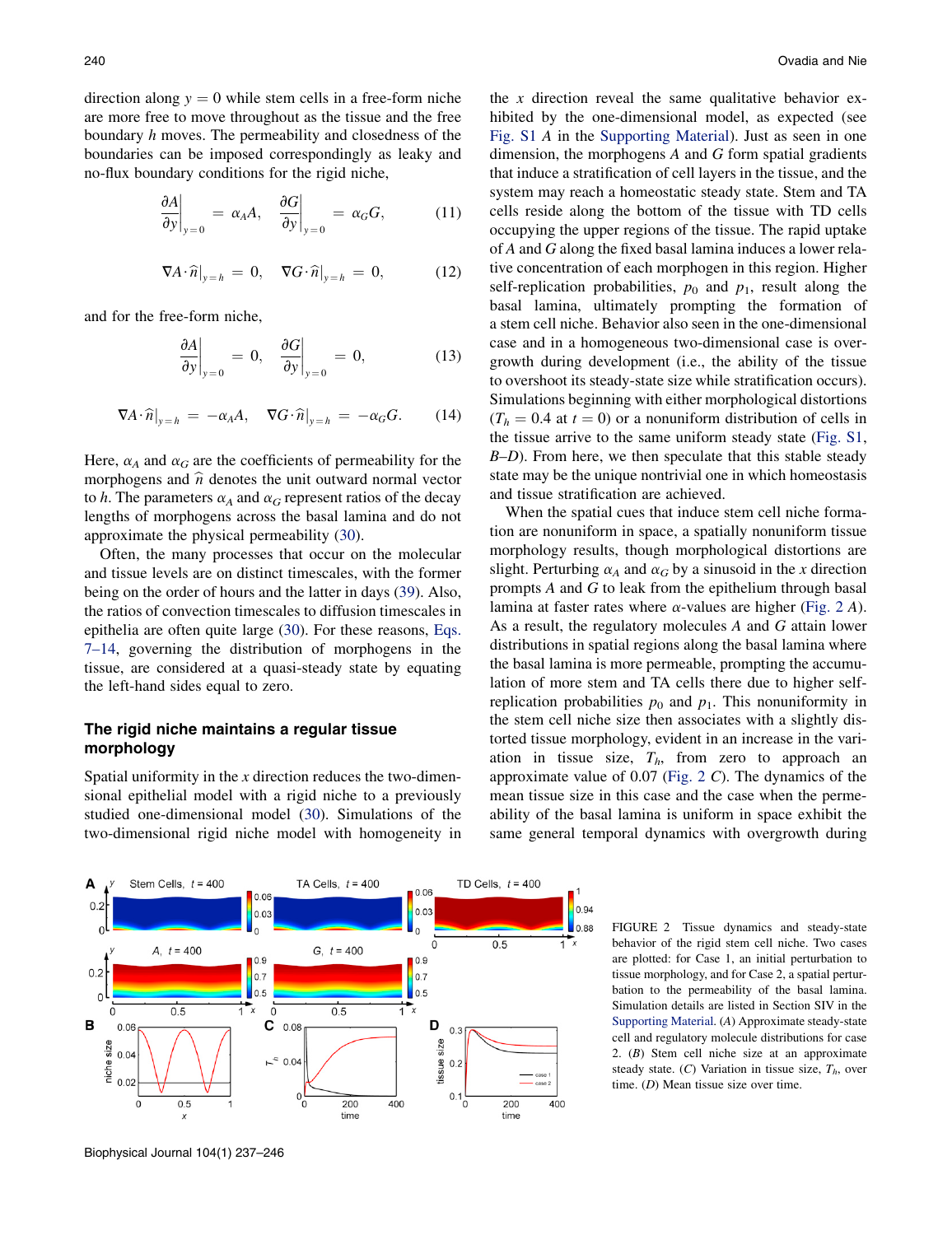<span id="page-4-0"></span>stratification but with different mean steady-state sizes ([Fig. 2](#page-3-0) D). When other components of the lineage, such as  $p_0$ ,  $v_0$ ,  $p_1$ ,  $v_1$ , or  $d_2$ , are perturbed in the x direction so that they are spatially varying in the direction parallel to the basal lamina, other nonuniform steady states may also be achieved, though the variance in tissue size and niche size may be observed to different degrees.

Overall, at most, minor distortions of the tissue morphology at a steady state result from a rigid stem cell niche. Whether the tissue reaches a uniform or nonuniform steady state, the tissue is able to maintain a relatively regular morphology.

# The free-form niche can induce vastly undulating morphologies

Comparing the free-form niche and the rigid niche with spatial homogeneity in the  $x$  direction, the free-form niche in two dimensions does not reduce to the one-dimensional model previously studied [\(30](#page-8-0)) as the rigid niche does because the basal lamina is free to move in the free-form case. Even so, both cases appear to reach a stratified homeostatic steady state with the same approximate tissue size but through different temporal dynamics ([Fig. S2](#page-7-0) A). The freeform niche tissue reaches its approximate steady-state size ~10 times faster, and very little overgrowth occurs in comparison to the rigid niche. This indicates that directional growth of the niche may impact stratification dynamics but not necessarily have a drastic influence on homeostasis.

When the initial morphology of the tissue is slightly distorted by a sinusoid ( $T_h \approx 0.0488$  at  $t = 0$ ), free-form niche simulations demonstrate a further distortion of the morphology and fingering of the tissue occurs. By time  $t = 250$ , structures similar to rete ridges or palisades of Vogt develop (Fig. 3,  $A$  and  $B$ ); the fingers attain a shape with deep wells and steep walls that protrude into the basal lamina in a columnar fashion. However, the tissue does not appear to reach a stable steady state during this process, but instead the morphology of the tissue continually deforms. Initially,  $T<sub>h</sub>$  decreases as growth and stratification occur and then begins to increase rapidly toward 1 after primary growth stages (Fig. 3 D). Stem cells accumulate at the bottom of the fingers just as observed experimentally, and appear to be the driving force behind fingering of the tissue. More specifically, the free-form niche size (defined in Section SII C in the [Supporting Material](#page-7-0)) begins relatively uniform and then attains sharp peaks where fingers form over time, indicating a significantly higher concentration of stem cells in these regions (Fig.  $3 E$ ). It is important to note that as the tissue morphology deforms, lower concentrations of A are present within the fingers (Fig.  $3 \, C$ ), which appears to be due to a higher basal lamina/volume in these spatial regions (see an analytical study in Section SIII in the [Supporting Material\)](#page-7-0). As a result of stem cells accumulating in the fingers, thinner regions of the epithelia are almost entirely comprised of TD cells where a low basal lamina/volume ratio exists ([Fig. S2](#page-7-0) B).

In a thin epithelium consisting of a large stem cell population, initial low frequency perturbations to tissue morphology may give rise to morphological distortions at higher frequencies. The early dynamics of the morphology of the basal lamina for simulations of this case that begin with morphological distortions at  $k = 1$  and  $k = 2$  wave modes demonstrate a gradual transition to fingering at a  $k = 4$  wave mode ([Fig. 4](#page-5-0) A). Distributions of cell populations for this particular case demonstrate expanded stem and TA layers with a thinner TD cell layer caused by a higher cell death rate,  $d_2$  [\(Fig. 4](#page-5-0) B). This phenomenon of high frequency fingering from an initial low frequency morphological perturbation suggests that an inherent minimal frequency for tissue fingering may be ingrained in the cell lineage and its regulations. As a result, stratified epithelial tissues may have the capacity to regulate the width of their structures that protrude into the basal lamina.

When components of the system such as proliferation rates and replication probabilities are spatially perturbed in the x direction, morphological distortions of the tissue are induced, similar to the observed effects of varying the permeability of the basal lamina with a rigid niche. Because we have already observed that an initial morphological



FIGURE 3 Tissue dynamics and morphological distortions after an initial perturbation to tissue morphology for the free-form stem cell niche. Simulation details are listed in Section SIV in the [Supporting Material](#page-7-0). (A) Dynamics of the distribution of stem cells.  $(B)$  Dynamics of the distribution of panel A. (C) Mean tissue size (black) and variation in tissue size,  $T<sub>h</sub>$ , (red) over time. (D) Heat map for the stem-cell niche size as a function of both  $x$  and time.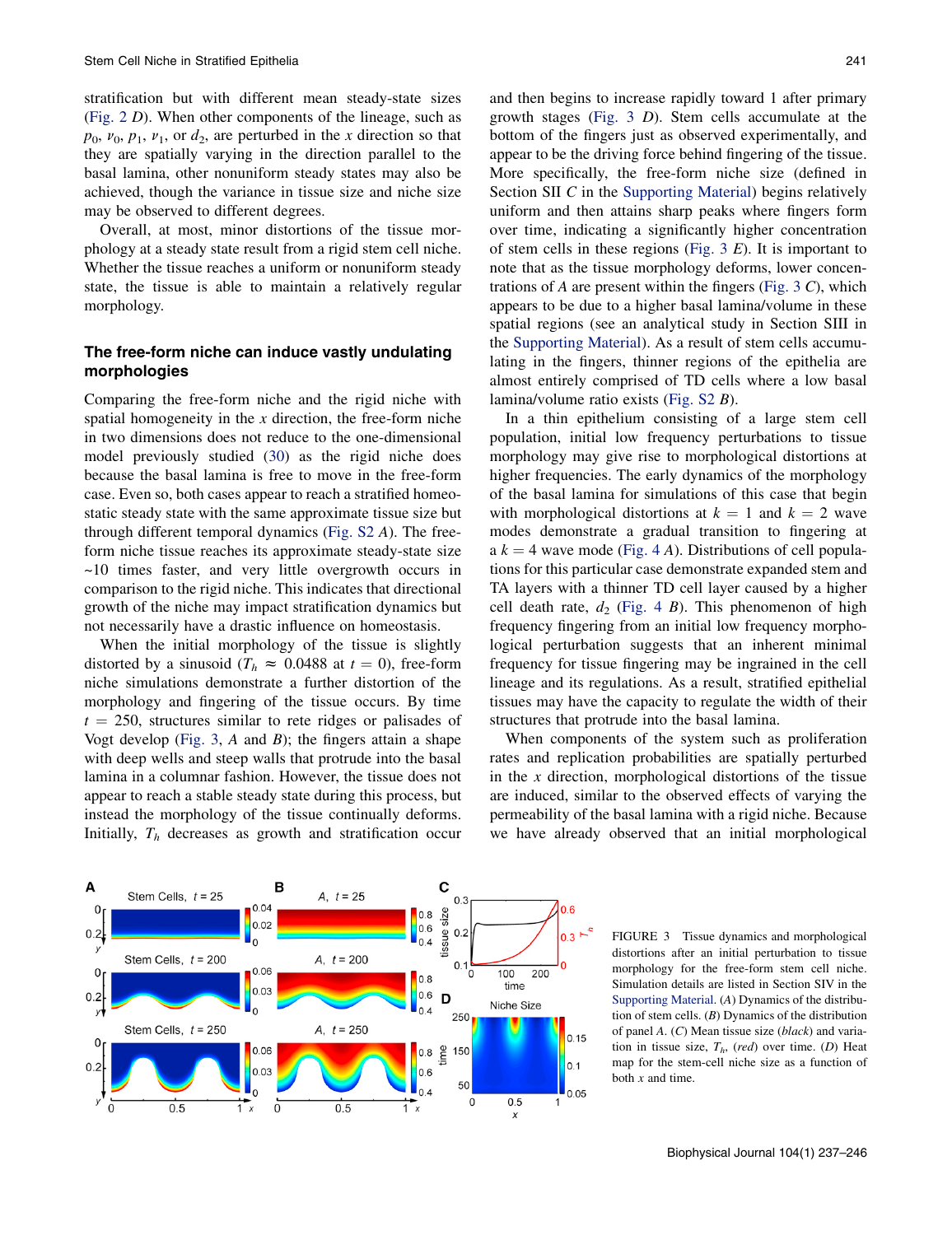<span id="page-5-0"></span>

FIGURE 4 High frequency morphological distortions result from low frequency initial perturbations to tissue morphology when a large stem cell population resides in a free-form niche. Simulation details are listed in SIV. (A) Basal lamina morphologies at different times, t, with a high removal rate of TD cells after an initial tissue morphology perturbation at wave modes  $k = 1, 2$ . (B) Distributions of Stem, TA, and TD cell volume fractions at time  $t = 100$  for the  $k = 2$  case.

distortion in a free-form niche may prompt fingering of the tissue, simulations in which the permeability of the basal lamina, p values, v-values, or  $d_2$  values are inhomogeneous in space can lead to the formation of fingers within the tissue as expected, though at distinct rates (Fig. 5 A). In particular, varying  $p_0$  and the permeability of the basal lamina prompts fingering to occur the quickest while it takes a long time for fingering to begin when  $p_1$  and  $v_1$  are perturbed. We speculate that this difference occurs because stratification and tissue size are most sensitive to  $p_0$  and the permeability of the basal lamina, while not necessarily sensitive to  $p_1$  and  $\nu_1$  for the chosen parameters.

With the free-form niche, the imposed surface tension from cell-to-cell adhesion along the basal lamina is a force that maintains the regularity of tissue morphology. For fingering to occur along the basal lamina, surface tension must then be overcome by internal forces from cell proliferation within the tissue. When surface tension is increased, fingering takes longer to occur and can be prevented entirely (Fig. 5 B). More specifically, an approximate eightfold increase in surface tension (from  $\xi = 4 \times 10^{-3}$  to  $\xi =$  $3 \times 10^{-2}$ ) prevents the occurrence of fingering while a uniform morphology is attained at a stable steady state, which is evidenced by  $T_h$  approaching zero over time. As expected, simulations also show that when surface tension is relaxed by decreasing  $\xi$  along the basal lamina, fingering occurs at a faster rate and  $T<sub>h</sub>$  curves increase. So, when surface tension becomes large, there is a similarity between



FIGURE 5 Dynamics of variation in tissue size,  $T<sub>h</sub>$ , for the free-form stem cell niche. Simulation details are listed in Section SIV in the [Support](#page-7-0)[ing Material](#page-7-0). (A) Components of the system are perturbed in the  $x$  direction: h denotes an initial perturbation to tissue morphology;  $p_i$ ,  $v_i$ , and  $d_2$  denote perturbations to respective parameters in the cell lineage; and  $\alpha$  denotes a perturbation to the permeability of the basal lamina.  $(B)$  Different levels of surface tension chosen by varying the value of  $\xi$ . (C) Wave modes  $k = 1$  $(black)$ , 2 (red), 3 (blue), and 4 (green) for an initial perturbation to tissue morphology for different surface tension strengths.

the free-form niche and rigid niche in the notion that flat, regular tissue morphologies can be maintained.

Next, we explore how different spatial frequencies of initial morphological distortions may affect the rate of tissue fingering. For initial morphological distortions of equal magnitude (meaning  $T<sub>h</sub>$  is equal at  $t = 0$ ), we find that the higher the frequency of the distortion, the higher the curvature of the basal lamina and surface tension forces will be. Simulations for different frequencies with different surface tension forces ranging over a factor of 30 show that low frequency fingering occurs more frequently than high frequency fingering (Fig. 5 C). However, it is important to note that when it does occur, high frequency fingering often occurs at a faster rate, which is shown by comparing the plots that increase sharply for higher wave modes. When the initial morphology is distorted by a sinusoid with an initial wave mode  $k = 1$ ,  $T_h$  at  $t = 250$  only increases twofold from a low value when the surface tension forces decrease 30-fold, indicating a relatively low sensitivity of the rate of low frequency fingering to surface tension strength. On the other hand, simulations for both the  $k = 2$ and  $k = 3$  wave modes may finger rapidly, slowly, or not at all depending on the surface tension values in this range. Further examining  $T<sub>h</sub>$  for different wave modes also reveals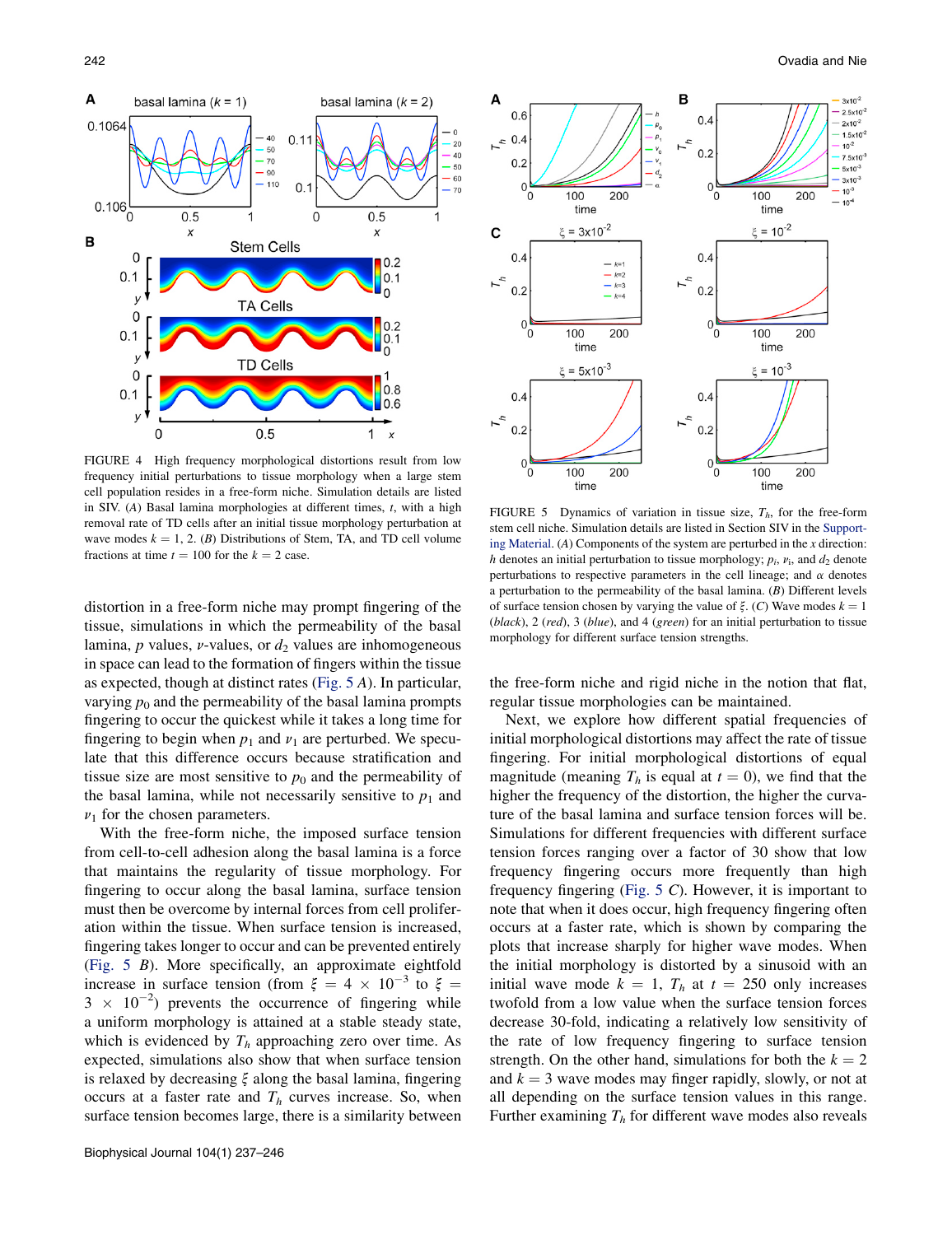that the high frequency fingering does not begin as early as low frequency fingering. For example, the value of  $T<sub>h</sub>$  for the  $k = 4$  wave mode with  $\xi = 10^{-3}$  exceeds that of the  $k = 1$ wave mode after  $\sim t = 80$ , and then larger fingers form.

# Contextualization in the developing human epidermis and relevance to epithelial diseases

Though the behavior of each is quite different, our models for both the rigid and free-form stem cell niches are applicable to the human epidermis during different stages of development. The stratum corneum, or cornified layer, is the outermost layer of the skin consisting of rigid, dead cells that are high in keratin to provide the skin with its barrier function ([40,41](#page-8-0)). This layer begins to form during the second embryonic trimester ([40,42](#page-8-0)). At birth, the epidermis as a whole has almost fully matured, and the stratum corneum has developed to nearly equivalent that of an adult. At this time, the interfollicular epidermis lacks rete ridges, which only develop postnatally [\(40](#page-8-0)). From here, we can identify the presence of the stratum corneum in correspondence with the immobile boundary along the apical surface of our model with a free-form niche and the lack thereof in correspondence with the free apical surface in the rigid niche model. Then, we are provided with a possible explanation for why the rete ridges form postnatally; only when growth is restricted to occur inwardly would rete ridges form, as in our free-form niche simulations, and not when outward growth is unimpeded, similar to the rigid niche. Furthermore, it has been demonstrated that the level of integrin expression in the basal layer of the human epidermis varies spatially; integrin expression is relatively higher in cells along rete ridges in the palm and relatively lower in rete ridges in the foreskin and interfollicular scalp relative to cells lining the dermal papillae ([13\)](#page-8-0). This evidence of a molecular difference in basal cells based on spatial location may indicate that stem cells along the rete ridges may be subject to different strengths of regulation from signaling molecules, such as feedback from morphogens like A and G from our models that may be more present in one of these regions than the other.

Epithelial dysplasia is often characterized by the presence of larger, drop-shaped rete pegs along with irregular epithelial stratification and differentiation ([43,44](#page-8-0)), often prompting tumor formation ([45\)](#page-8-0). Psoriatic epidermis, in which the growth cycle of skin cells is accelerated, exhibits elongated rete ridges along with an absent granular layer ([25,46,47\)](#page-8-0). In these cases, tissues may not be able to reap full benefits from a spatially varying architecture that provides better protection and surface area for stem cells and a more efficient wound response [\(18,19\)](#page-8-0). As a result, the ability for stratified epithelia to control its variance in morphology becomes an important performance objective for the tissue. The free-form niche stratification models presented here provide a framework to understand what mechanisms might control the size of the protrusions into the basal lamina and serve to impede fingering of the tissue. Morphological distortions in our free-form niche models can be slowed significantly or entirely through the stem cell niche's observed regulation of its own cell cycle length to maintain niche cells in a quiescent, slow cycling state ([48,49](#page-8-0)) by intercellular signaling mediated by morphogens, such as members of the Hedgehog signaling family, which have been identified experimentally to assume such a role in the hematopoietic system [\(50](#page-8-0)) (see Section SI A and [Fig. S3,](#page-7-0) A and B, in the [Supporting Material](#page-7-0)). Mechanotransduction may also serve to impede tissue fingering because the inclusion of pressure-induced differentiation ([51,52](#page-8-0)) into our models delayed or prevented fingering (see Section SI B and [Fig. S3](#page-7-0) C in the [Supporting Material\)](#page-7-0). Both the niche's regulation of its own proliferation and pressure-induced differentiation failed to prompt stable fingering; however, simulations with a mechanism in which the permeability of the basal lamina is proportional to its own curvature was able to approach a stable steady state with a distorted free-form niche morphology (see Section SI C and [Fig. S4](#page-7-0) in the [Supporting Material](#page-7-0)).

# DISCUSSION AND CONCLUSIONS

In this paper, we explore the two-dimensional spatial effects of the stem cell niche and multistage cell lineages in developing stratified epithelia through modeling. We demonstrate that the morphologies of stratified epithelia depend on the spatial structure of the stem cell niche. In particular, undulating epithelial morphologies may develop when the niche forms along a dynamic, variable basal lamina as opposed to when its movement and formation are restricted by a rigid, fixed basal lamina. These undulating morphologies are in close resemblance with stratified epithelia that maintain rete pegs or palisades of Vogt; stem cells accumulate along the basal lamina in the tips of the fingerlike structures that develop.

We speculate that the regular morphologies maintained with a rigid stem cell niche are primarily due to the lack of proliferating cells near the variable boundary. When a rigid niche is assumed, TD cells accumulate in the outermost layer of the stratified tissue along the free boundary, and do not divide but only die naturally through apoptosis or are sloughed off of the tissue, prompting a low influx of new cells along the top stratified layer. This result allows the surface tension forces and pressure gradients to flatten the apical surface of the tissue, giving rise to a relatively regular tissue morphology.

When stem cells accumulate at the free boundary in the free-form niche, we speculate that the relationship between the convexity of the basal lamina and morphogen distributions gives rise to undulating tissue morphologies. An initial perturbation to tissue morphology in our free-form niche model prompts an initial convexity of the basal lamina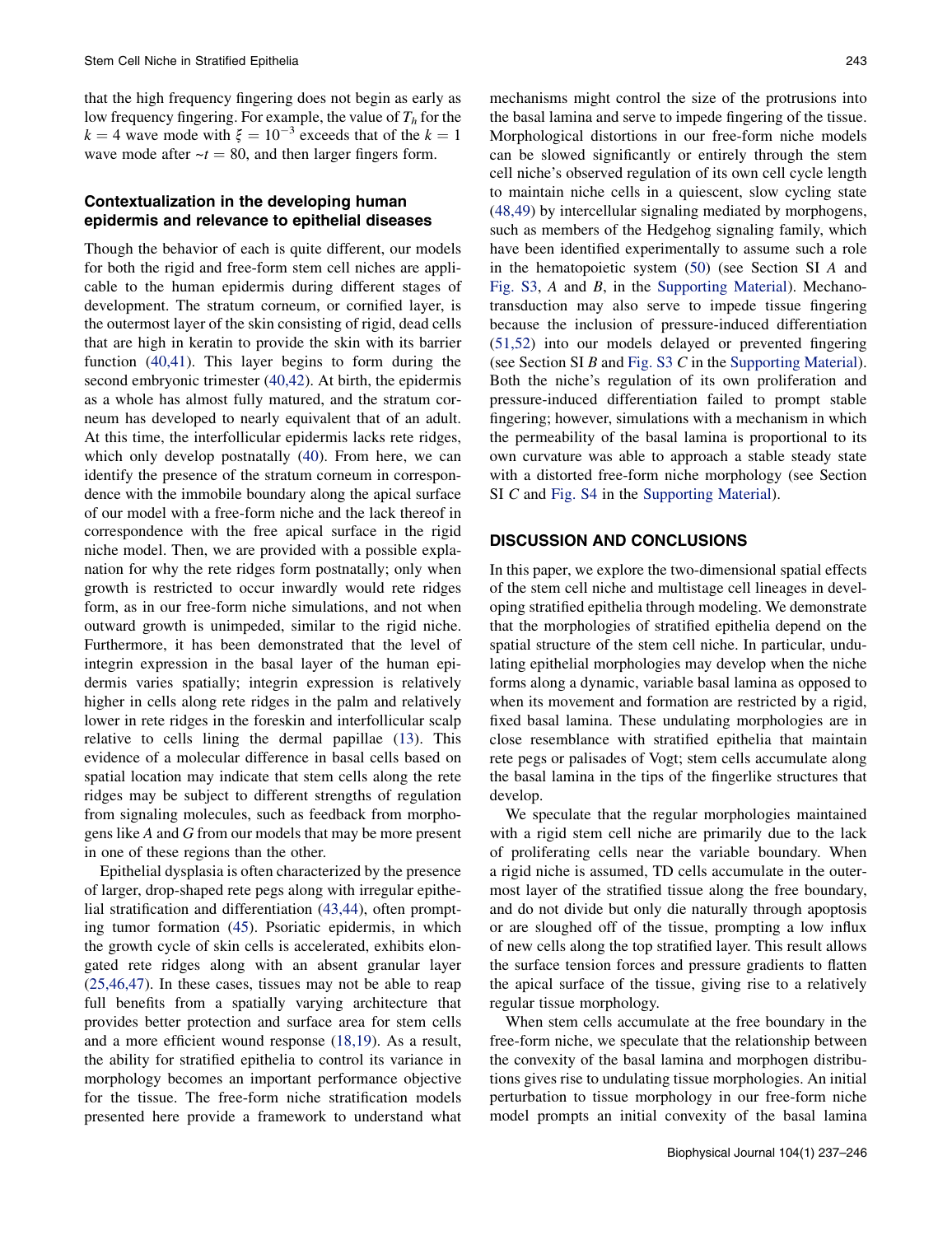<span id="page-7-0"></span>and a higher surface area/volume ratio of the basal lamina to the size of the epithelium. Our simulations (Fig.  $3 \text{ } C$ ) and analytical work (see Section SIII in the Supporting Material) hint that a larger tissue interface along the basal lamina allows for a higher leakage of A from the epithelium, and, as a result, a lower distribution of A is present along regions of the basal lamina where its convexity is high. From here, a lower distribution of A prompts stem cells to self-renew more often as opposed to differentiating in these regions, which results in a higher local in-flux of cells and higher local internal tissue pressure along where the basal lamina is convex. This high local pressure, then, may cause an increase in the convexity of the basal lamina if the forces are large enough to overcome surface tension. Overall, this process then may drive fingering of the tissue and the tissue morphology may become further distorted over time (Fig. 6).

To experimentally test this hypothesis for the occurrence of undulating epithelial morphologies based on the regulation of stem cell fates by diffusible molecules, one could compare the behavior of stem cells at the tips of developing fingers of the tissue with the behavior of stem cells found in thinner regions of the tissue. If a noticeable difference is found, such as distinct proliferation or stem cell fates, then some indication is provided that stem cells in each of these regions may be subject to different strengths of regulation from signaling molecules. The difference in basal layer integrin expression in cells along the tips of rete ridges of the human epidermis, in comparison to cells along the dermal papillae ([13\)](#page-8-0), may be a starting point for experimental work to explore this concept.

Communication between cells through cell-to-cell contact, such as Notch signaling [\(53](#page-8-0)) and cellular adhesion ([33,34](#page-8-0)), affects the stratification of epithelia. These local spatial effects, along with the individuality of stem cells, are difficult to incorporate into a continuum approach, such as the one our model assumes here. However, they can be treated much more easily with a discrete model, such as an agent-based model ([54,55](#page-8-0)) or a cellular automata



FIGURE 6 Schematic portrait outlining an explanation for tissue fingering with the free-form stem cell niche.

model ([56,57](#page-9-0)). While continuum models can account for the distribution of morphogens throughout the tissue in a simpler fashion (especially when several layers of cells are present), a hybrid approach, accounting for the basal stem cells in a discrete fashion, and the upper tissue layers and morphogen distributions as a continuum, may enable the models to include more detailed mechanistic and stochastic effects. We may further observe new and interesting simulations, such as a natural stabilization of tissue fingers for a freeform niche.

If a cause of undulating epithelial morphologies is inherent within the spatial structure of the stem cell niche, then the question remains as to how such a tissue may simultaneously achieve homeostasis with a spatially varying tissue architecture. Neither mechanistic nor molecular mechanisms from experimental observations that impede tissue distortion with a free-form niche ultimately yield an undulating morphology at a steady state but, instead, continue to distort over time; only a model in which permeability of the basal lamina is proportional to its own curvature provides such a result. Extensions of the current free-form niche model that include two dynamic free boundaries without a rigid apical surface along with adding a third spatial dimension may enable more stable fingering. Incorporating more detailed tissue mechanics and elaborate signaling networks into a continuum model may also help capture simultaneous homeostasis and fingering as well as other intricate three-dimensional epithelial morphologies ([22\)](#page-8-0). The overall modeling framework presented here provides an in silico tool for studying healthy and abnormal epithelial tissues, with potential to identify novel, to our knowledge, components that may aid in treatment of epithelial diseases, such as dysplasia and psoriasis.

#### SUPPORTING MATERIAL

Six sections with four figures and supporting equations and references [\(58–62\)](#page-9-0) are available at [http://www.biophysj.org/biophysj/supplemental/](http://www.biophysj.org/biophysj/supplemental/S0006-3495(12)05054-0) [S0006-3495\(12\)05054-0](http://www.biophysj.org/biophysj/supplemental/S0006-3495(12)05054-0).

We thank Arthur Lander, Xing Dai, and Anne Calof for helpful discussions.

This work was partially supported by National Institutes of Health grants No. R01GM67247 and No. P50GM76516 and National Science Foundation grant No. DMS-1161621. J.O. has been supported by National Institutes of Health training grants No. T32EB009418 and No. T32HD060555.

#### **REFERENCES**

- 1. Fuchs, E., T. Tumbar, and G. Guasch. 2004. Socializing with the neighbors: stem cells and their niche. Cell. 116:769–778.
- 2. Moore, K. A., and I. R. Lemischka. 2006. Stem cells and their niches. Science. 311:1880–1885.
- 3. Li, L., and T. Xie. 2005. Stem cell niche: structure and function. Annu. Rev. Cell Dev. Biol. 21:605–631.
- 4. Phinney, D. G., and D. J. Prockop. 2007. Concise review: mesenchymal stem/multipotent stromal cells: the state of transdifferentiation and modes of tissue repair—current views. Stem Cells. 25:2896–2902.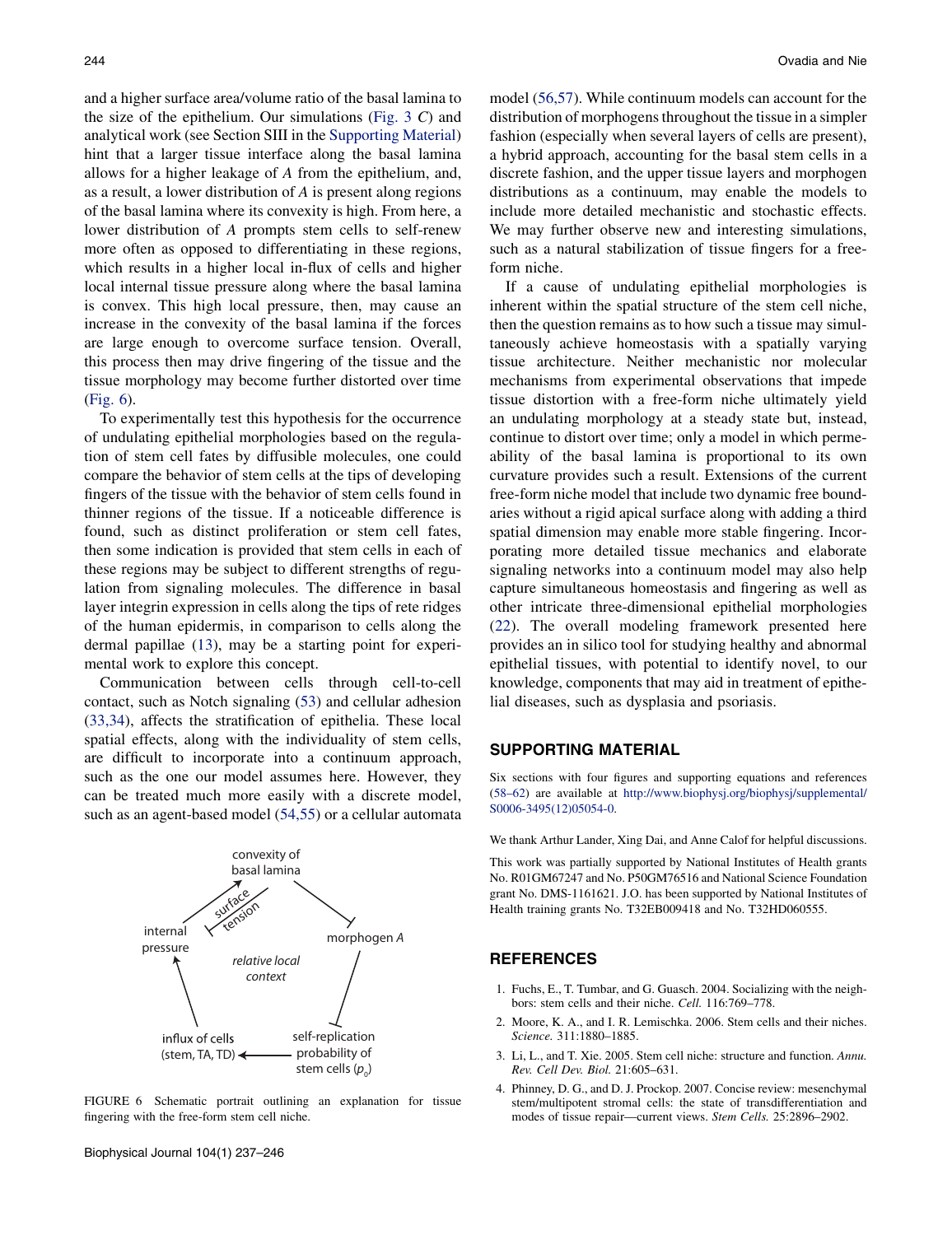- <span id="page-8-0"></span>5. Cohen, D. M., and C. S. Chen. 2008. Mechanical control of stem cell differentiation. StemBook. [http://www.stembook.org/.](http://www.stembook.org/) 1–16.
- 6. Jones, D. L., and A. J. Wagers. 2008. No place like home: anatomy and function of the stem cell niche. Nat. Rev. Mol. Cell Biol. 9:11–21.
- 7. Chan, C. K. F., C.-C. Chen, ., I. L. Weissman. 2009. Endochondral ossification is required for hematopoietic stem-cell niche formation. Nature. 457:490–494.
- 8. Koster, M. I., and D. R. Roop. 2007. Mechanisms regulating epithelial stratification. Annu. Rev. Cell Dev. Biol. 23:93–113.
- Smart, I. H. 1971. Location and orientation of mitotic figures in the developing mouse olfactory epithelium. J. Anat. 109:243–251.
- 10. Frantz, G. D., and S. K. McConnell. 1996. Restriction of late cerebral cortical progenitors to an upper-layer fate. Neuron. 17:55–61.
- 11. Rizvi, A. Z., and M. H. Wong. 2005. Epithelial stem cells and their niche: there's no place like home. Stem Cells. 23:150–165.
- 12. Lavker, R. M., and T.-T. Sun. 1983. Epidermal stem cells. Adv. Dermatol. 21(S1):121–127.
- 13. Jones, P. H., S. Harper, and F. M. Watt. 1995. Stem cell patterning and fate in human epidermis. Cell. 80:83–93.
- 14. Garant, P. R., J. Feldman, ..., M. R. Cullen. 1980. Ultrastructure of Merkel cells in the hard palate of the squirrel monkey (Saimiri sciureus). Am. J. Anat. 157:155–167.
- 15. Jordan, J. A., A. Singer, ..., M. I. Shafi. 2006. The Cervix. Blackwell/ Wiley, New York.
- 16. Karring, T., N. P. Lang, and H. Löe. 1975. The role of gingival connective tissue in determining epithelial differentiation. J. Periodontal Res. 10:1–11.
- 17. Goldberg, M. F., and A. J. Bron. 1982. Limbal palisades of Vogt. Trans. Am. Ophthalmol. Soc. 80:155–171.
- 18. Dua, H. S., V. A. Shanmuganathan, ..., A. Joseph. 2005. Limbal epithelial crypts: a novel anatomical structure and a putative limbal stem cell niche. Br. J. Ophthalmol. 89:529–532.
- 19. Low, W. C., and C. M. Verfaillie. 2008. Stem Cells and Regenerative Medicine. World Scientific, Singapore.
- 20. Blagoev, K. B. 2011. Organ aging and susceptibility to cancer may be related to the geometry of the stem cell niche. Proc. Natl. Acad. Sci. USA. 108:19216–19221.
- 21. Drasdo, D. 2000. Buckling instabilities of one-layered growing tissues. Phys. Rev. Lett. 84:4244–4247.
- 22. Hannezo, E., J. Prost, and J.-F. Joanny. 2011. Instabilities of monolayered epithelia: shape and structure of villi and crypts. Phys. Rev. Lett. 107:078104.
- 23. Shraiman, B. I. 2005. Mechanical feedback as a possible regulator of tissue growth. Proc. Natl. Acad. Sci. USA. 102:3318–3323.
- 24. Basan, M., J.-F. Joanny, ..., T. Risler. 2011. Undulation instability of epithelial tissues. Phys. Rev. Lett. 106:158101.
- 25. Savill, N. J., R. Weller, and J. A. Sherratt. 2002. Mathematical modeling of nitric oxide regulation of rete peg formation in psoriasis. J. Theor. Biol. 214:1–16.
- 26. Weatherhead, S. C., P. M. Farr, ..., N. J. Reynolds. 2011. Keratinocyte apoptosis in epidermal remodeling and clearance of psoriasis induced by UV radiation. J. Invest. Dermatol. 131:1916–1926.
- 27. Lo, W.-C., C.-S. Chou, ., Q. Nie. 2009. Feedback regulation in multistage cell lineages. Math. Biosci. Eng. 6:59–82.
- 28. Lander, A. D., K. K. Gokoffski, ., A. L. Calof. 2009. Cell lineages and the logic of proliferative control. PLoS Biol. 7:e15.
- 29. Marciniak-Czochra, A., T. Stiehl, ..., W. Wagner. 2009. Modeling of asymmetric cell division in hematopoietic stem cells—regulation of self-renewal is essential for efficient repopulation. Stem Cells Dev. 18:377–385.
- 30. Chou, C.-S., W.-C. Lo, ., Q. Nie. 2010. Spatial dynamics of multistage cell lineages in tissue stratification. Biophys. J. 99:3145–3154.
- 31. Reference deleted in proof.
- 32. Basser, P. J. 1992. Interstitial pressure, volume, and flow during infusion into brain tissue. Microvasc. Res. 44:143–165.
- 33. Foty, R. A., C. M. Pfleger, ..., M. S. Steinberg. 1996. Surface tensions of embryonic tissues predict their mutual envelopment behavior. Development. 122:1611–1620.
- 34. Lecuit, T., and P.-F. Lenne. 2007. Cell surface mechanics and the control of cell shape, tissue patterns and morphogenesis. Nat. Rev. Mol. Cell Biol. 8:633–644.
- 35. Greenspan, H. P. 1976. On the growth and stability of cell cultures and solid tumors. J. Theor. Biol. 56:229–242.
- 36. Gokoffski, K. K., H.-H. Wu, ., A. L. Calof. 2011. Activin and GDF11 collaborate in feedback control of neuroepithelial stem cell proliferation and fate. Development. 138:4131–4142.
- 37. Dowd, C. J., C. L. Cooney, and M. A. Nugent. 1999. Heparan sulfate mediates bFGF transport through basement membrane by diffusion with rapid reversible binding. J. Biol. Chem. 274:5236–5244.
- 38. Tang, J., J. Tang, ..., F. Liang. 2009. Juxtanodin in the rat olfactory epithelium: specific expression in sustentacular cells and preferential subcellular positioning at the apical junctional belt. Neuroscience. 161:249–258.
- 39. DeHamer, M. K., J. L. Guevara, ..., A. L. Calof. 1994. Genesis of olfactory receptor neurons in vitro: regulation of progenitor cell divisions by fibroblast growth factors. Neuron. 13:1083–1097.
- 40. Holbrook, K. A. 1983. Structure and function of the developing human skin. In Biochemistry and Physiology of the Skin, Vol. 1. L. A. Goldsmith, editor. Oxford University Press, Cambridge, UK.
- 41. MacKenzie, J. C. 1969. Ordered structure of the stratum corneum of mammalian skin. Nature. 222:881–882.
- 42. Hardman, M. J., and C. Byrne. 2003. Skin structural development. In Neonatal Skin: Structure and Function. S. B. Hoath and H. I. Maibach, editors. Marcel Dekker, New York.
- 43. Bánóczy, J., and A. Csiba. 1976. Occurrence of epithelial dysplasia in oral leukoplakia. Analysis and follow-up study of 12 cases. Oral Surg. Oral Med. Oral Pathol. 42:766–774.
- 44. Nauta, J. M., J. L. Roodenburg, ..., A. Vermey. 1995. Comparison of epithelial dysplasia—the 4NQO rat palate model and human oral mucosa. Int. J. Oral Maxillofac. Surg. 24:53–58.
- 45. Tavassoli, F. A., and P. Devilee. 2003. Pathology and genetics of tumors of the breast and female genital organs. In World Health Organization Classification of Tumors.. IARC Press, Lyon, France.
- 46. Helwig, E. B. 1958. Pathology of psoriasis. Ann. N. Y. Acad. Sci. 73:924–935.
- 47. Iizuka, H., A. Ishida-Yamamoto, and H. Honda. 1996. Epidermal remodeling in psoriasis. Br. J. Dermatol. 135:433–438.
- 48. Orford, K. W., and D. T. Scadden. 2008. Deconstructing stem cell selfrenewal: genetic insights into cell-cycle regulation. Nat. Rev. Genet. 9:115–128.
- 49. Wagner, W., P. Horn, ., A. D. Ho. 2008. Aging of hematopoietic stem cells is regulated by the stem cell niche. Exp. Gerontol. 43:974–980.
- 50. Trowbridge, J. J., M. P. Scott, and M. Bhatia. 2006. Hedgehog modulates cell cycle regulators in stem cells to control hematopoietic regeneration. Proc. Natl. Acad. Sci. USA. 103:14134–14139.
- 51. Altman, G. H., R. L. Horan, ., D. L. Kaplan. 2002. Cell differentiation by mechanical stress. FASEB J. 16:270–272.
- 52. Lee, I. C., J. H. Wang, ..., T. H. Young. 2007. The differentiation of mesenchymal stem cells by mechanical stress or/and co-culture system. Biochem. Biophys. Res. Commun. 352:147–152.
- 53. Lowell, S., P. Jones, ..., F. M. Watt. 2000. Stimulation of human epidermal differentiation by delta-notch signaling at the boundaries of stem-cell clusters. Curr. Biol. 10:491–500.
- 54. Graner, F., and J. A. Glazier. 1992. Simulation of biological cell sorting using a two-dimensional extended Potts model. Phys. Rev. Lett. 69:2013–2016.